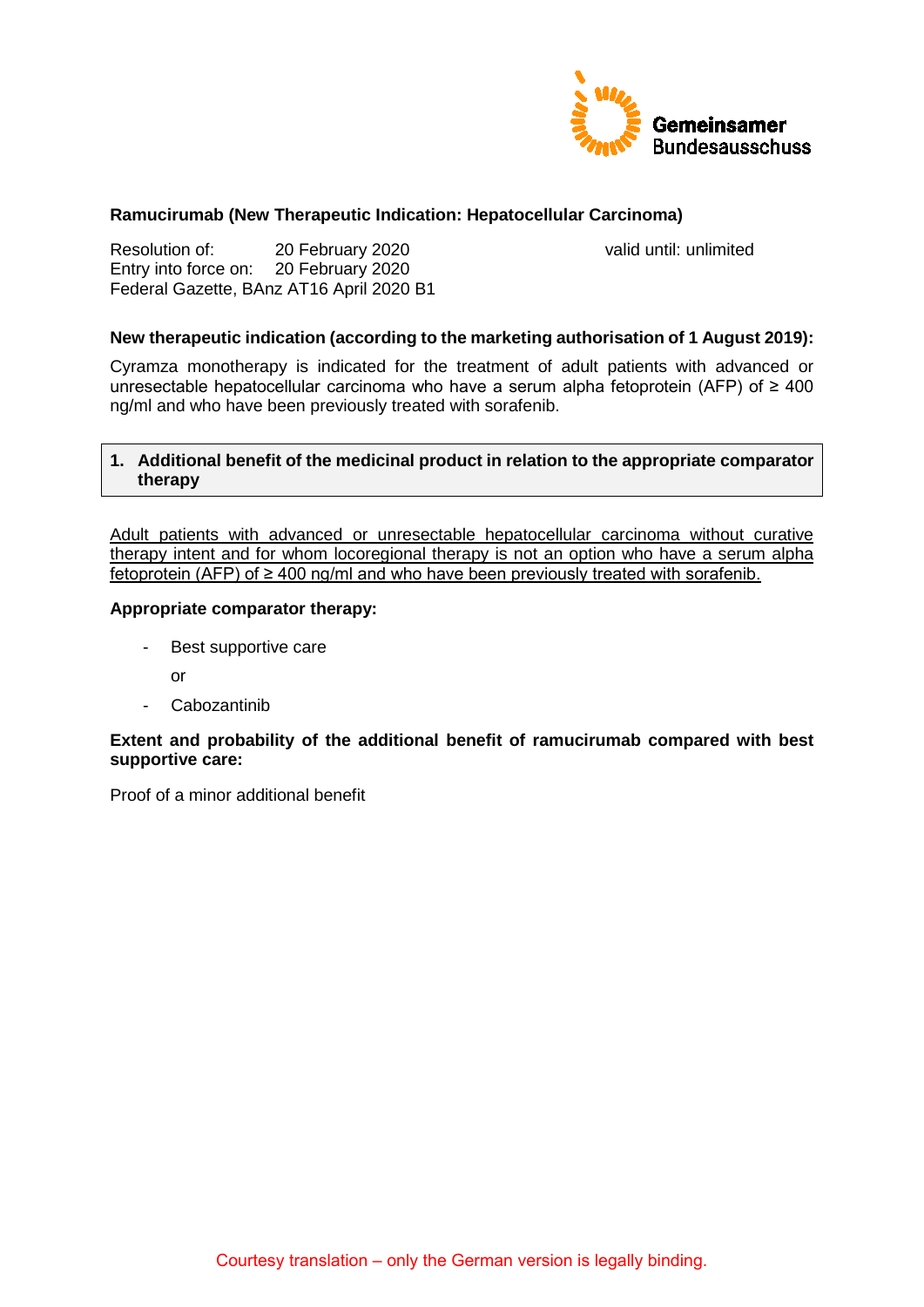### **Study results according to endpoints[:1](#page-1-0)**

Adult patients with advanced or unresectable hepatocellular carcinoma without curative therapy intent and for whom locoregional therapy is not an option who have a serum alpha fetoprotein (AFP) of ≥ 400 ng/ml and who have been previously treated with sorafenib.

REACH study: Ramucirumab + BSC **vs** placebo + BSC (observation of the sub-population of patients with  $AFP \ge 400$  ng/ml)

REACH-2 study: Ramucirumab + BSC vs placebo + BSC

Total: pooled data of the sub-population of patients with AFP  $\geq$  400 ng/ml from the REACH study and patients from the REACH 2 study

### **Mortality**

| <b>Endpoint</b>         | Ramucirumab + BSC |                                               | Placebo + BSC |                                               | Ramucirumab +<br><b>BSC vs placebo</b><br>+ BSC           |  |
|-------------------------|-------------------|-----------------------------------------------|---------------|-----------------------------------------------|-----------------------------------------------------------|--|
|                         | $\mathsf{N}$      | Median survival<br>time in months<br>[95% CI] | N             | Median survival<br>time in months<br>[95% CI] | <b>Hazard Ratio</b><br>$[95%$ CI]<br>p value <sup>a</sup> |  |
|                         |                   | Patients with event<br>$n(\%)$                |               | Patients with event<br>$n(\%)$                | Absolute<br>difference (AD) <sup>b</sup>                  |  |
| <b>Overall survival</b> |                   |                                               |               |                                               |                                                           |  |
| <b>REACH</b>            | 119               | 7.82<br>[5.82; 9.33]<br>99 (83.2)             | 131           | 4.21<br>[3.68; 4.76]<br>116 (88.5)            | 0.67<br>[0.51; 0.90];<br>0.006c<br>$+3.6$ months          |  |
| REACH-2                 | 197               | 8.51<br>[7.00; 10.58]<br>147 (74.6)           | 95            | 7.29<br>[5.42; 9.07]<br>74 (77.9)             | 0.71<br>[0.53; 0.95];<br>0.020c<br>$+1.2$ months          |  |
| Total <sup>d</sup>      | 316               | 8.08<br>[6.87; 9.30]<br>246 (77.8)            | 226           | 5.03<br>[4.34; 6.08]<br>190 (84.1)            | 0.69<br>$[0.57; 0.84]$ ;<br>< 0.001<br>$+3.1$ months      |  |

<span id="page-1-0"></span> <sup>1</sup> Data from the dossier evaluation of the IQWiG (A19-73) and the addendum (A20-03) unless otherwise indicated.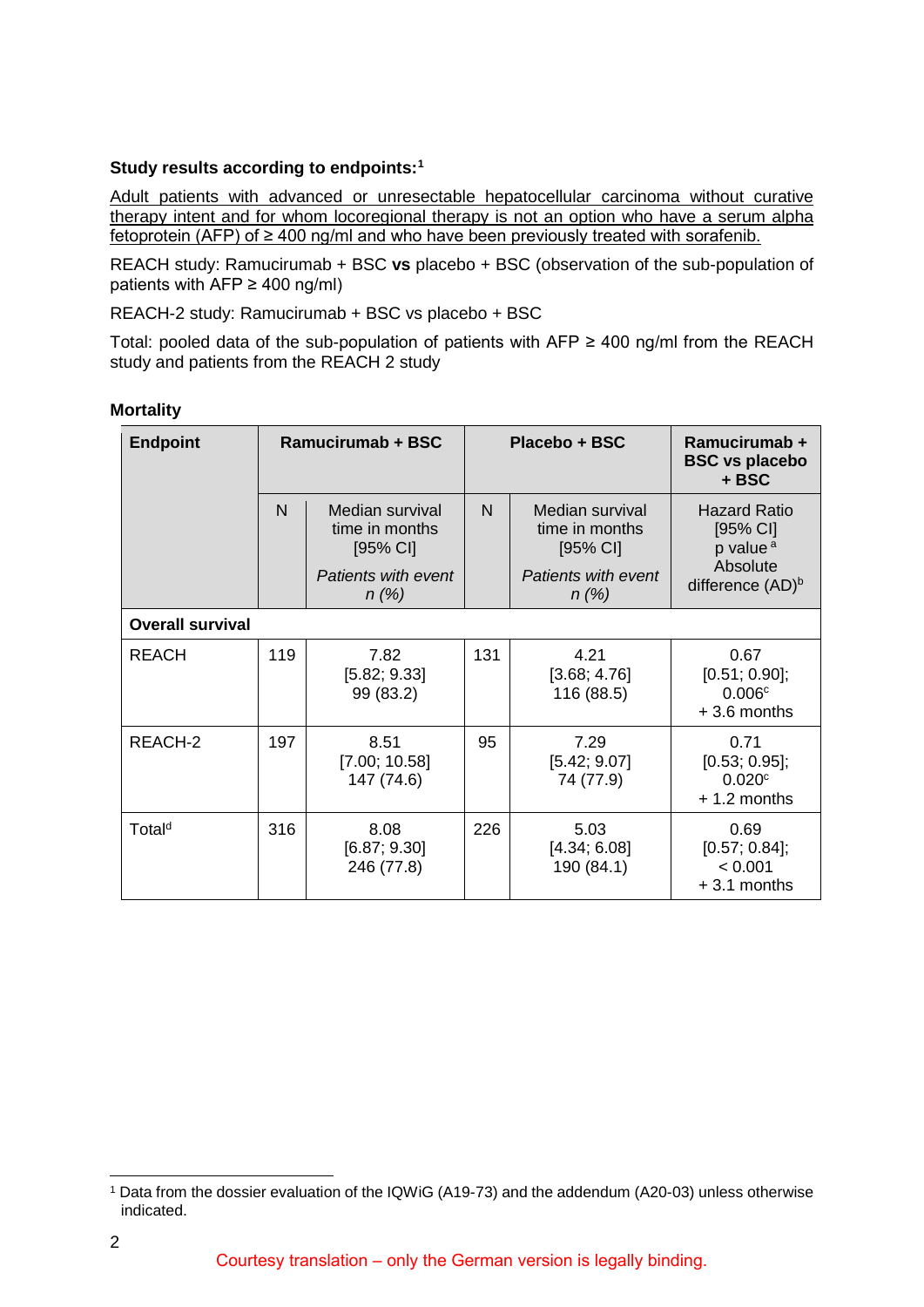## **Morbidity**

| <b>Endpoint</b>                                             |     | <b>Ramucirumab + BSC</b>                      |                | Placebo + BSC                                 | Ramucirumab +<br><b>BSC vs placebo</b><br>+ BSC                |
|-------------------------------------------------------------|-----|-----------------------------------------------|----------------|-----------------------------------------------|----------------------------------------------------------------|
|                                                             | N   | Median survival<br>time in months<br>[95% CI] | $\overline{N}$ | Median survival<br>time in months<br>[95% CI] | <b>Hazard Ratio</b><br>[95% CI]<br>p value <sup>a</sup>        |
|                                                             |     | <b>Patients with event</b><br>$n$ (%)         |                | Patients with event<br>$n(\%)$                | Absolute<br>difference (AD) <sup>b</sup>                       |
| Progression-free survival (PFS) <sup>e</sup>                |     |                                               |                |                                               |                                                                |
| <b>REACH</b>                                                | 119 | 2.7<br>[1.5; 2.8]<br>106(89.1)                | 131            | 1.5<br>[1.4; 2.1]<br>122 (93.1)               | 0.70<br>[0.53; 0.92]<br>0.0106c<br>+1.2 months                 |
| REACH-2                                                     | 197 | 2.83<br>[2.76; 4.11]<br>172 (87.3)            | 95             | 1.61<br>[1.45; 2.69]<br>86 (90.5)             | 0.45<br>[0.34; 0.60]<br>$< 0.0001$ <sup>c</sup><br>+1.2 months |
| Total <sup>d</sup>                                          | 316 | 2.79<br>[2.73; 2.83]<br>278 (88.0)            | 226            | 1.54<br>[1.45; 2.00]<br>209 (92.5)            | 0.57<br>[0.47; 0.69]<br>< 0.0001<br>+1.3 months                |
| Symptomatology                                              |     |                                               |                |                                               |                                                                |
| <b>REACH</b>                                                |     |                                               |                |                                               |                                                                |
| FHSI-8 (total<br>score)<br>$MID \geq 5$ points <sup>f</sup> | 119 | 7.13<br>[4.17; 21.65]<br>32 (26.9)            | 131            | 2.83<br>[1.84; 9.03]<br>46 (35.1)             | 0.57<br>[0.36; 0.90]<br>0.014                                  |
| <b>REACH-2</b>                                              |     |                                               |                |                                               |                                                                |
| FHSI-8 (total<br>score)<br>$MID \geq 5$ points <sup>f</sup> | 197 | 6.97<br>[4.67; 9.76]<br>72 (36.5)             | 95             | 3.02<br>[2.79; 6.93]<br>31(32.6)              | 0.65<br>[0.42; 1.01]<br>0.056                                  |
| Total <sup>d</sup>                                          |     |                                               |                |                                               |                                                                |
| FHSI-8 (total<br>score)<br>$MID \geq 5$ points <sup>f</sup> |     |                                               |                |                                               | 0.61<br>[0.45; 0.84]<br>0.002                                  |
| <b>Health status</b>                                        |     |                                               |                |                                               |                                                                |
| <b>REACH</b>                                                |     |                                               |                |                                               |                                                                |
| EQ-5D VAS<br>$MID \geq 7$ mm                                | 119 | 1.87<br>[1.51; 2.96]<br>64 (53.8)             | 131            | 1.48<br>[1.45; 1.68]<br>69 (52.7)             | 0.810<br>[0.547; 1.143]<br>0.2179                              |
| EQ-5D VAS<br>$MID \geq 10$ mm                               | 119 | 1.91<br>[1.51; 2.96]<br>63 (52.9)             | 131            | 1.58<br>[1.48; 1.84]<br>66 (50.4)             | 0.846<br>[0.596; 1.200]<br>0.3276                              |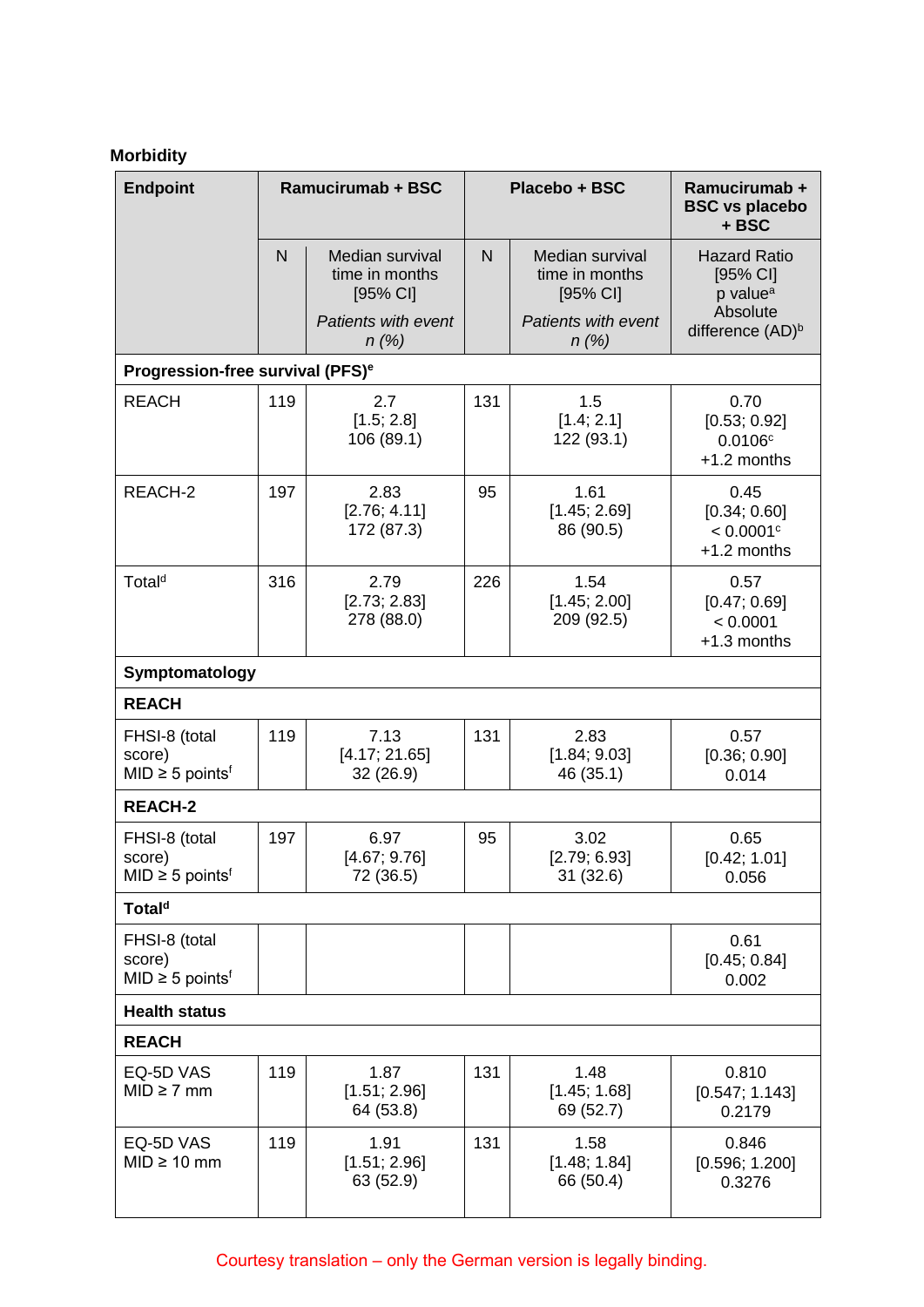| <b>Endpoint</b>               | <b>Ramucirumab + BSC</b> |                                               | Placebo + BSC |                                               | Ramucirumab +<br><b>BSC vs placebo</b><br>+ BSC         |
|-------------------------------|--------------------------|-----------------------------------------------|---------------|-----------------------------------------------|---------------------------------------------------------|
|                               | N                        | Median survival<br>time in months<br>[95% CI] | $\mathsf{N}$  | Median survival<br>time in months<br>[95% CI] | <b>Hazard Ratio</b><br>[95% CI]<br>p value <sup>a</sup> |
|                               |                          | Patients with event<br>n(%)                   |               | Patients with event<br>n(%)                   | Absolute<br>difference (AD) <sup>b</sup>                |
| <b>REACH-2</b>                |                          |                                               |               |                                               |                                                         |
| EQ-5D VAS<br>$MID \geq 7$ mm  | 197                      | 2.96<br>[2.79; 4.67]<br>96 (48.7)             | 95            | 1.87<br>[1.54; 2.79]<br>42 (44.2)             | 0.723<br>[0.498; 1.049]<br>0.0851                       |
| EQ-5D VAS<br>$MID \geq 10$ mm | 197                      | 2.96<br>[2.79; 4.67]<br>96 (48.7)             |               | 1.87<br>[1.54; 2.79]<br>42 (44.2)             | 0.715<br>[0.493; 1.037]<br>0.0753                       |
| Total                         |                          |                                               |               |                                               |                                                         |
| EQ-5D VAS<br>$MID \geq 7$ mm  | 316                      | 2.83<br>[2.33; 3.25]<br>160 (50.6)            | 226           | 1.64<br>[1.48; 1.87]<br>111(49.1)             | 0.769<br>[0.596; 0.991]<br>0.0388                       |
| EQ-5D VAS<br>$MID \geq 10$ mm | 316                      | 2.86<br>[2.33; 3.29]<br>159 (50.3)            | 226           | 1.64<br>[1.51; 1.94]<br>108 (47.8)            | 0.782<br>[0.605; 1.011]<br>0.0550                       |

# **Health-related quality of life**

Endpoint not recorded

### Side effects<sup>9</sup>

| <b>Endpoint</b> | Ramucirumab + BSC                         |                                                                    | Placebo + BSC |                                                                  | Ramucirumab +<br><b>BSC</b> vs<br>Placebo + BSC                                                       |
|-----------------|-------------------------------------------|--------------------------------------------------------------------|---------------|------------------------------------------------------------------|-------------------------------------------------------------------------------------------------------|
|                 | N                                         | Median<br>in months<br>$[95%$ CI]<br>Patients with event n<br>(% ) | $\mathsf{N}$  | Median<br>in months<br>[95% CI]<br>Patients with event n<br>(% ) | <b>Hazard Ratio</b><br>$[95%$ CI]<br>p value <sup>a</sup><br>Absolute<br>difference (AD) <sup>b</sup> |
|                 |                                           | Total adverse events (presented additionally)                      |               |                                                                  |                                                                                                       |
| <b>REACH</b>    | 119<br>0.23<br>[0.10; 0.39]<br>115 (96.6) |                                                                    | 128           | 0.43<br>[0.30; 0.49]<br>124 (96.9)                               |                                                                                                       |
| REACH-2         | 197                                       | 0.33<br>[0.20; 0.39]<br>191 (97.0)                                 | 95            | 0.46<br>[0.26; 0.56]<br>82 (86.3)                                |                                                                                                       |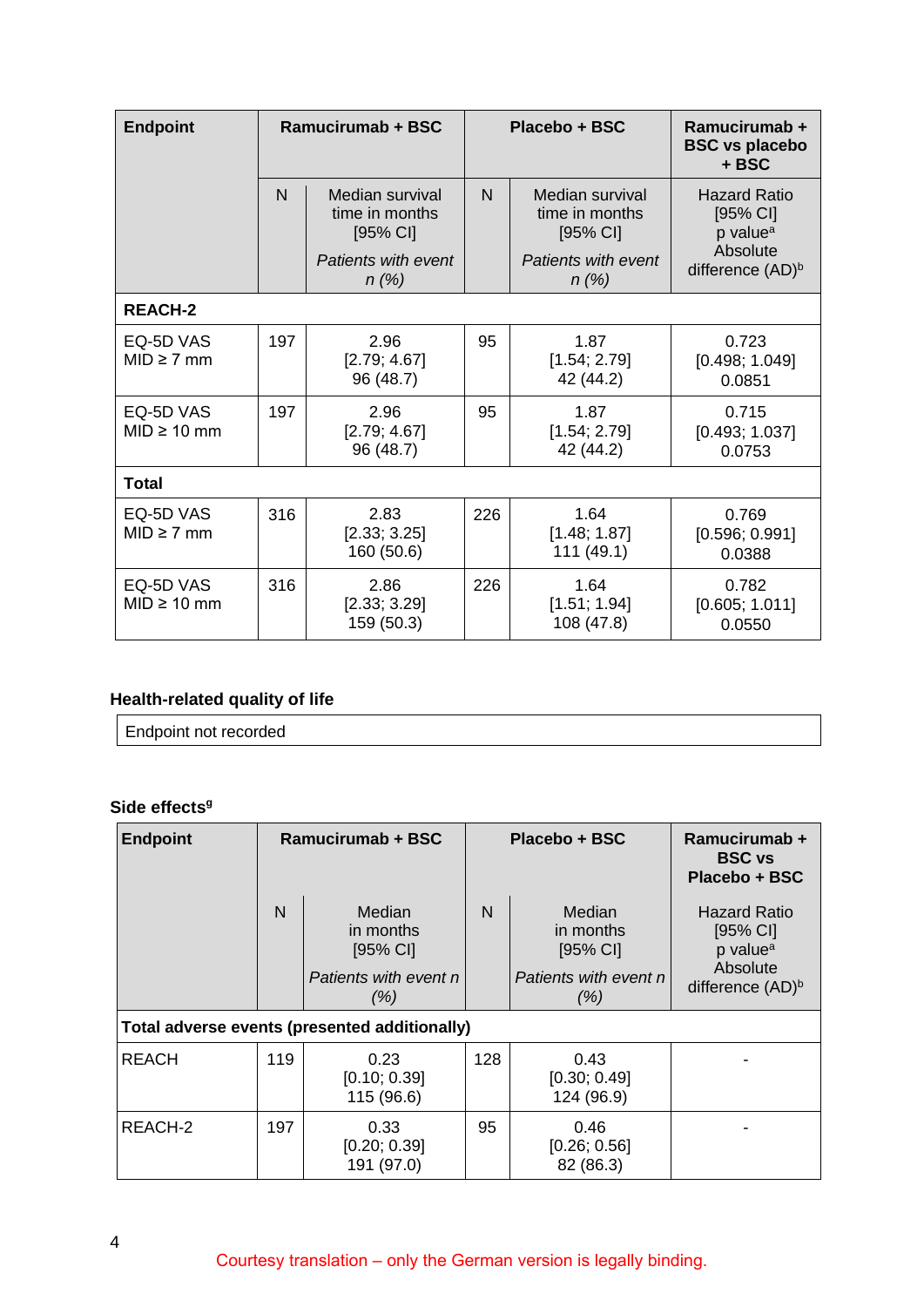| <b>Endpoint</b>                            |                                                                                      | <b>Ramucirumab + BSC</b>                                           |                                           | Placebo + BSC                                                      | Ramucirumab +<br><b>BSC vs</b><br>Placebo + BSC                                                     |  |
|--------------------------------------------|--------------------------------------------------------------------------------------|--------------------------------------------------------------------|-------------------------------------------|--------------------------------------------------------------------|-----------------------------------------------------------------------------------------------------|--|
|                                            | N                                                                                    | Median<br>in months<br>$[95%$ CI]<br>Patients with event n<br>(% ) | N                                         | Median<br>in months<br>$[95%$ CI]<br>Patients with event n<br>(% ) | <b>Hazard Ratio</b><br>[95% CI]<br>p value <sup>a</sup><br>Absolute<br>difference (AD) <sup>b</sup> |  |
| Serious adverse events (SAE)               |                                                                                      |                                                                    |                                           |                                                                    |                                                                                                     |  |
| <b>REACH</b>                               | 119                                                                                  | 14.49<br>[5.85; n.c.]<br>43 (36.1)                                 | 128                                       | 6.74<br>[3.09; n.c.]<br>47 (36.7)                                  | 0.94<br>[0.62; 1.42];<br>0.75                                                                       |  |
| REACH-2                                    | 197                                                                                  | 16.39<br>[7.62; n.c.]<br>66 (33.5)                                 | 95                                        | 6.14<br>[3.94; 9.86]<br>27 (28.4)                                  | 0.81<br>[0.51; 1.29]<br>0.38                                                                        |  |
| Total <sup>d</sup>                         | 316                                                                                  | 14.49<br>[7.62; n.c.]<br>109 (34.5)                                | 223                                       | 6.74<br>[3.94; 18.07]<br>74 (33.2)                                 | 0.88<br>$[0.64; 1.20]$ ;<br>0.41                                                                    |  |
| Severe adverse events (CTCAE grade 3 or 4) |                                                                                      |                                                                    |                                           |                                                                    |                                                                                                     |  |
| <b>REACH</b>                               | 119                                                                                  | 3.25<br>[2.00; 7.13]<br>65 (54.6)                                  | 128                                       | 2.33<br>[1.87; 3.42]<br>74 (57.8)                                  | 0.89<br>$[0.64; 1.25]$ ;<br>0.48                                                                    |  |
| REACH-2                                    | 197<br>3.65<br>95<br>5.06<br>[2.60; 5.16]<br>[2.79; 6.14]<br>116 (58.9)<br>42 (44.2) |                                                                    | 1.04<br>[0.73; 1.49];<br>0.84             |                                                                    |                                                                                                     |  |
| Total <sup>d</sup>                         | 316                                                                                  | 3.61<br>[2.63; 4.67]<br>181 (57.3)                                 | 223<br>3.09<br>[2.33; 3.91]<br>116 (52.0) |                                                                    | 0.96<br>$[0.75; 1.22]$ ;<br>0.71                                                                    |  |
|                                            |                                                                                      | Therapy discontinuation because of adverse events                  |                                           |                                                                    |                                                                                                     |  |
| <b>REACH</b>                               | 119<br>128<br>24.18<br>[14.62; 24.18]<br>17 (14.3)                                   |                                                                    | n.a.<br>[7,56; n.c.]<br>13 (10.2)         | 1.09<br>[0.52; 2.27];<br>0.827                                     |                                                                                                     |  |
| REACH-2                                    | 197                                                                                  | 19.55<br>[13.37; n.c.]<br>35(17.8)                                 | 95                                        | n.a.<br>10 (10.5)                                                  | 1.07<br>$[0.51; 2.22]$ ;<br>0.87                                                                    |  |
| Total <sup>d</sup>                         | 316<br>223<br>19.55<br>n.a.<br>23 (10.3)<br>[14.62; n.c.]<br>52 (16.5)               |                                                                    |                                           | 1.08<br>[0.64; 1.81];<br>0.78                                      |                                                                                                     |  |
| <b>Specific adverse events</b>             |                                                                                      |                                                                    |                                           |                                                                    |                                                                                                     |  |
| Peripheral oedema (PT, AE)                 |                                                                                      |                                                                    |                                           |                                                                    |                                                                                                     |  |
| <b>REACH</b>                               | 119                                                                                  | 7.85<br>[5.52; n.c.]<br>42 (35.3)                                  | 128                                       | n.a.<br>[6, 11; n.c.]<br>25 (19.5)                                 | 1.83<br>[1.11; 3.01]<br>0.016                                                                       |  |
| REACH-2                                    | 197                                                                                  | 16.59<br>[8.80; n.c.]<br>50(25.4)                                  | 95                                        | n.a.<br>13 (13.7)                                                  | 1.58<br>[0.85; 2.93]<br>0.142                                                                       |  |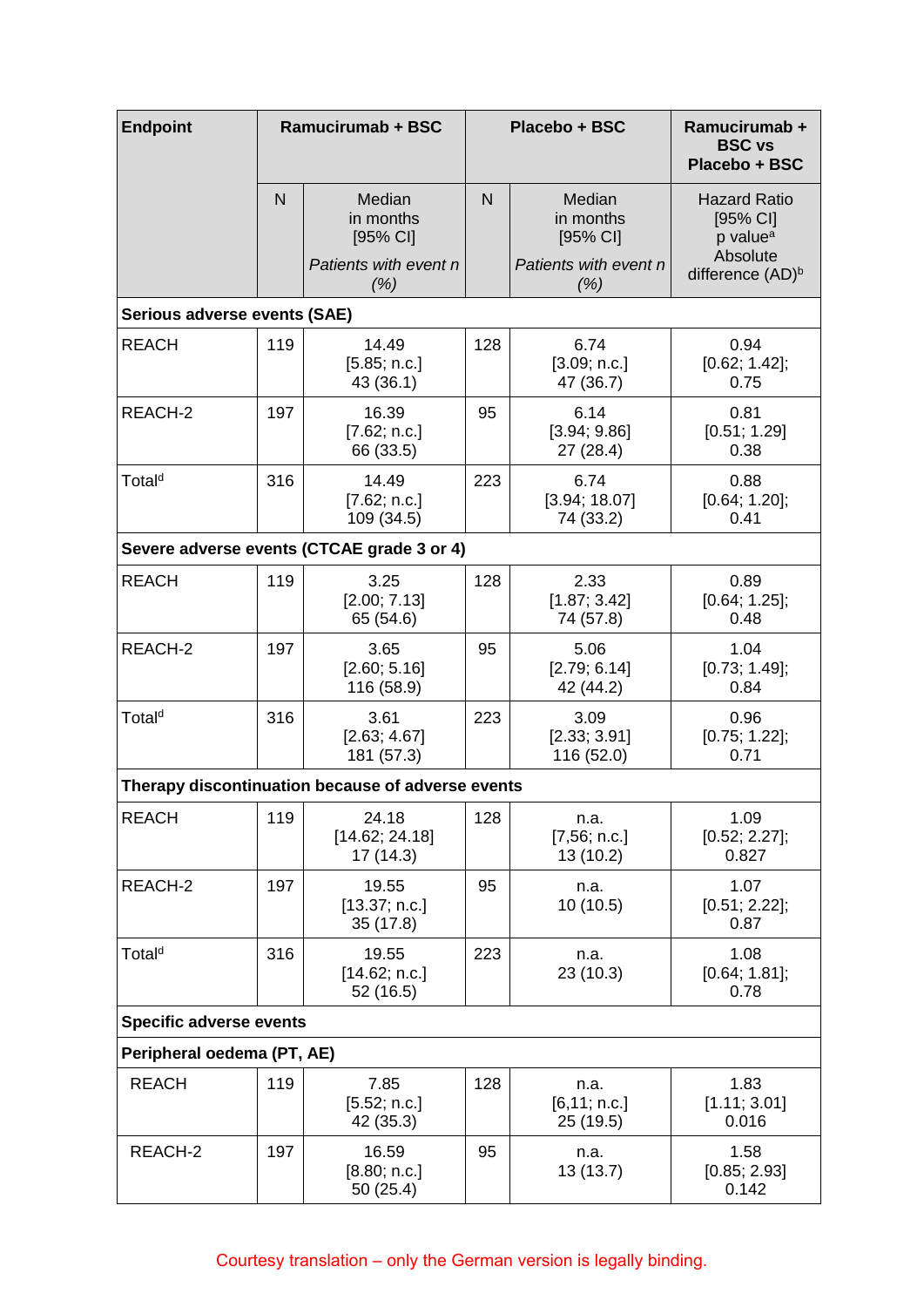| <b>Endpoint</b>                       |                                                                       | <b>Ramucirumab + BSC</b>                                      | Placebo + BSC       |                                          | Ramucirumab +<br><b>BSC vs</b><br>Placebo + BSC                     |  |
|---------------------------------------|-----------------------------------------------------------------------|---------------------------------------------------------------|---------------------|------------------------------------------|---------------------------------------------------------------------|--|
|                                       | $\overline{N}$                                                        | Median<br>in months<br>$[95%$ CI]                             | N                   | Median<br>in months<br>$[95%$ CI]        | <b>Hazard Ratio</b><br>[95% CI]<br>p value <sup>a</sup><br>Absolute |  |
|                                       |                                                                       | Patients with event n<br>(% )                                 |                     | Patients with event n<br>(% )            | difference (AD) <sup>b</sup>                                        |  |
| Total <sup>d</sup>                    | 316                                                                   | 223<br>16.59<br>n.a.<br>38 (17.0)<br>[8.77; n.c.]<br>92(29.1) |                     | 1.73<br>[1.17; 2.55]<br>0.005            |                                                                     |  |
|                                       |                                                                       | Reproductive system and breast disorders (SOC, AE)            |                     |                                          |                                                                     |  |
| <b>REACH</b>                          | 119<br>128<br>no data available<br>4 $(3.3)$ <sup>h</sup><br>$0(0)^h$ |                                                               | no data available   | n.c. <sup>i</sup> ; no data<br>available |                                                                     |  |
| REACH-2                               | 197<br>95<br>n.a.<br>[13.57; n.c.]<br>11(5.6)                         |                                                               | n.a.<br>0(0)        | $n.c.$ <sup>i</sup> ; 0.111              |                                                                     |  |
| Total <sup>d</sup>                    | 316                                                                   | n.a.<br>15(4.7)                                               | 223<br>n.a.<br>0(0) |                                          | n.c. <sup>i</sup> ; 0.022                                           |  |
| Renal and urinary disorders (SOC, AE) |                                                                       |                                                               |                     |                                          |                                                                     |  |
| <b>REACH</b><br>119                   |                                                                       | n.a.<br>[7.95; n.c.]<br>25(21.0)                              | 128                 | n.a.<br>[6.74; n.c.]<br>17 (13.3)        | 1.35<br>[0.72; 2.51]<br>0.35                                        |  |
| REACH-2<br>197                        |                                                                       | n.a.<br>[9.26; n.c.]<br>49 (24.9)                             | 95                  | n.a.<br>[6.44; n.c.]<br>8(8.4)           | 2.27<br>[1.06; 4.87];<br>0.030                                      |  |
| Total <sup>d</sup>                    | 316                                                                   | n.a.<br>[9.26; n.c.]<br>74 (23.4)                             | 223                 | n.a.<br>[6.74; n.c.]<br>25(11.2)         | 1.69<br>[1.05; 2.70];<br>0.028                                      |  |
| Headache (PT, AE)                     |                                                                       |                                                               |                     |                                          |                                                                     |  |
| <b>REACH</b>                          | 119                                                                   | n.a.<br>25(21.0)                                              | 128                 | n.a.<br>[7.52; n.c.]<br>9(7.0)           | 3.16<br>[1.48; 6.78];<br>0.002                                      |  |
| REACH-2                               | 197                                                                   | no data available<br>28 (14.2)                                | 95                  | no data available<br>5(5.3)              | 2.69<br>[1.03; 6.97]<br>no data available                           |  |
| Total <sup>d</sup>                    | 316                                                                   | n.a.<br>53 (16.8)                                             | 223                 | n.a.<br>14(6.3)                          | 2.97<br>$[1.63; 5.41]$ ;<br>< 0.001                                 |  |
|                                       |                                                                       | Injury, poisoning, and procedural complications (SOC, AE)     |                     |                                          |                                                                     |  |
| <b>REACH</b>                          | 119                                                                   | n.a.<br>11(9.2)                                               | 128                 | n.a.<br>5(3.9)                           | 2.12<br>$[0.73; 6.14]$ ;<br>0.156                                   |  |
| REACH-2                               | 197                                                                   | 22.47<br>[13.34; 22.47]<br>26 (13.2)                          | 95                  | n.a.<br>4(4.2)                           | 2.40<br>[0.83; 7.00];<br>0.098                                      |  |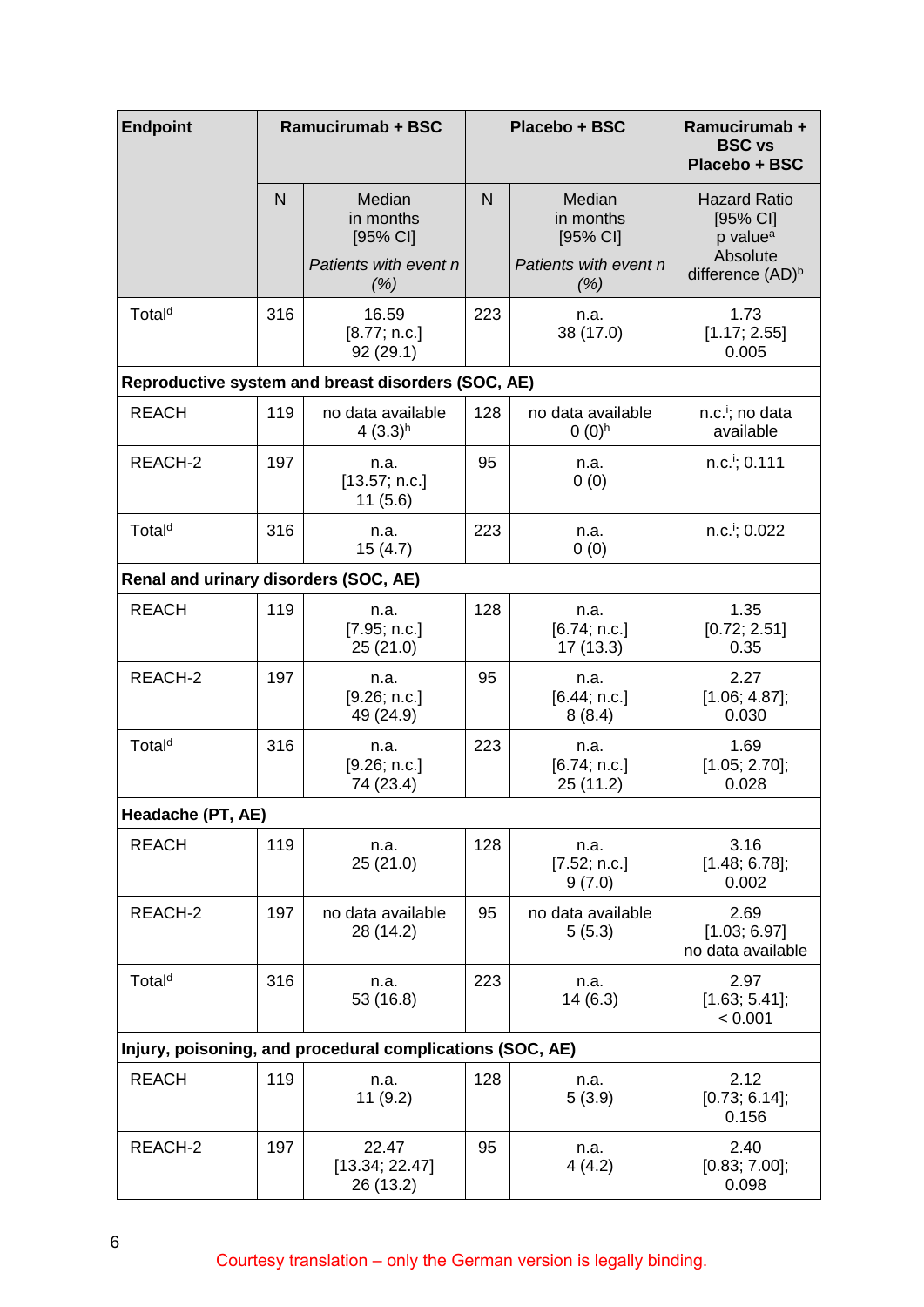| <b>Endpoint</b>                       |                                 | <b>Ramucirumab + BSC</b>                                                      |                      | Placebo + BSC                      | Ramucirumab +<br><b>BSC vs</b><br>Placebo + BSC                       |  |
|---------------------------------------|---------------------------------|-------------------------------------------------------------------------------|----------------------|------------------------------------|-----------------------------------------------------------------------|--|
|                                       | $\overline{N}$                  | Median<br>in months<br>[95% CI]                                               | $\overline{N}$       | Median<br>in months<br>[95% CI]    | <b>Hazard Ratio</b><br>$[95%$ CI]<br>p value <sup>a</sup><br>Absolute |  |
|                                       |                                 | Patients with event n<br>(% )                                                 |                      | Patients with event n<br>(% )      | difference (AD) <sup>b</sup>                                          |  |
| Total <sup>d</sup>                    | 316                             | 22.47<br>[n.c.]<br>31(11.7)                                                   | 223                  | n.a.<br>9(4.0)                     | 2.26<br>[1.07; 4.79];<br>0.029                                        |  |
|                                       |                                 | Gastrointestinal disorders (SOC, CTCAE grade ≥ 3)                             |                      |                                    |                                                                       |  |
| <b>REACH</b>                          | 119                             | 13.54<br>[10.15; n.c.]<br>17(14.3)                                            | 128                  | 18.07<br>[4.24; n.c.]<br>27(21.1)  | 0.56<br>$[0.30; 1.04]$ ;<br>0.061                                     |  |
| REACH-2                               | 197                             | n.a.<br>20 (10.2)                                                             | 95                   | 9.86<br>[n.c.]<br>9(9.5)           | 0.74<br>[0.33; 1.65];<br>0.457                                        |  |
| Total <sup>d</sup>                    | 316                             | 223<br>18.07<br>n.a.<br>[15.41; n.c.]<br>[9.86; n.c.]<br>36(16.1)<br>37(11.7) |                      |                                    | 0.62<br>[0.38; 1.004];<br>0.0499                                      |  |
| Hypertension (PT, CTCAE grade ≥ 3)    |                                 |                                                                               |                      |                                    |                                                                       |  |
| <b>REACH</b>                          | 119<br>128<br>n.a.<br>14 (11.8) |                                                                               |                      | n.a.<br>3(2.3)                     | 4.60<br>$[1.32; 16.09]$ ;<br>0.009                                    |  |
| REACH-2                               | 197                             | n.a.<br>24 (12.2)                                                             | 95<br>n.a.<br>5(5.3) |                                    | 1.98<br>$[0.75; 5.23]$ ;<br>0.161                                     |  |
| Total <sup>d</sup>                    | 316                             | n.a.<br>38 (12.0)                                                             | 223                  | n.a.<br>8(3.6)                     | 2.87<br>$[1.32; 6.24]$ ;<br>0.006                                     |  |
|                                       |                                 | Hyperbilirubinaemia (PT, CTCAE grade ≥ 3)                                     |                      |                                    |                                                                       |  |
| <b>REACH</b>                          | 119                             | n.a.<br>3(2.5)                                                                | 128                  | 15.87<br>[15.87; n.c.]<br>12 (9.4) | 0.22<br>[0.06; 0.78]<br>0.010<br>n.c.                                 |  |
| REACH-2                               | 197                             | n.a.<br>0(0)                                                                  | 95                   | n.a.<br>0(0)                       | n.c.                                                                  |  |
| Total <sup>d</sup>                    | 316                             | n.a.<br>3(0.9)                                                                | 223                  | 15.87<br>[15.87; n.c.]<br>12(5.4)  | 0.22<br>$[0.06; 0.78]$ ;<br>0.010                                     |  |
| Investigations (SOC, CTCAE grade ≥ 3) |                                 |                                                                               |                      |                                    |                                                                       |  |
| <b>REACH</b>                          | 119                             | n.a.<br>16 (13.4)                                                             | 128                  | n.a.<br>[6.44; n.c.]<br>29 (22.7)  | 0.52<br>[0.28; 0.96];<br>0.034                                        |  |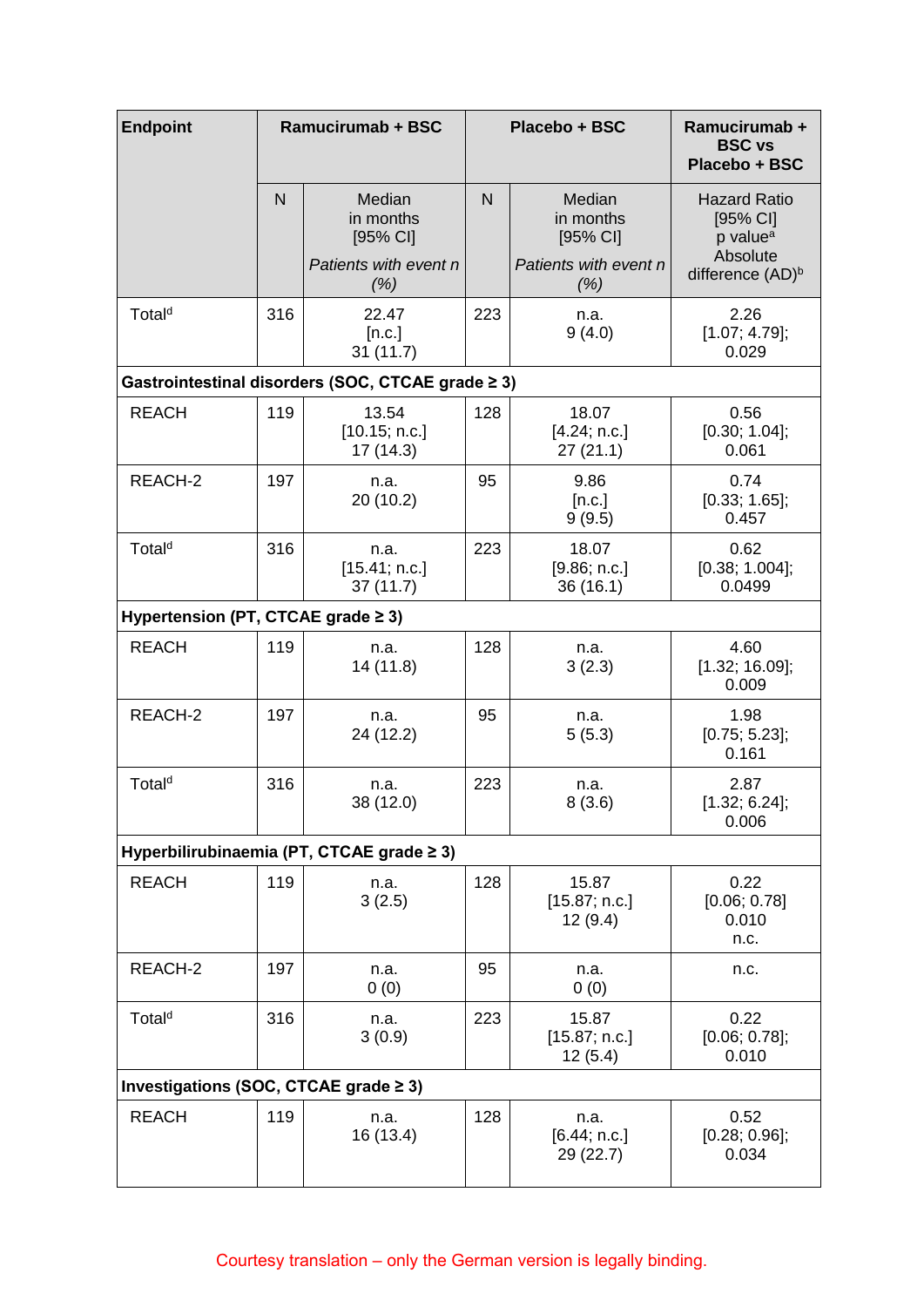| <b>Endpoint</b>                                                                                                                                                                                                                                                                                                                                                                                                                                                                                                                                                                                                                                                                                                                                                                                                                                                                                                                                                                             |              | Ramucirumab + BSC                                                  | Placebo + BSC |                                                                    | Ramucirumab +<br><b>BSC vs</b><br>Placebo + BSC                                                       |  |  |
|---------------------------------------------------------------------------------------------------------------------------------------------------------------------------------------------------------------------------------------------------------------------------------------------------------------------------------------------------------------------------------------------------------------------------------------------------------------------------------------------------------------------------------------------------------------------------------------------------------------------------------------------------------------------------------------------------------------------------------------------------------------------------------------------------------------------------------------------------------------------------------------------------------------------------------------------------------------------------------------------|--------------|--------------------------------------------------------------------|---------------|--------------------------------------------------------------------|-------------------------------------------------------------------------------------------------------|--|--|
|                                                                                                                                                                                                                                                                                                                                                                                                                                                                                                                                                                                                                                                                                                                                                                                                                                                                                                                                                                                             | $\mathsf{N}$ | Median<br>in months<br>$[95%$ CI]<br>Patients with event n<br>(% ) | $\mathsf{N}$  | Median<br>in months<br>$[95%$ CI]<br>Patients with event n<br>(% ) | <b>Hazard Ratio</b><br>$[95%$ CI]<br>p value <sup>a</sup><br>Absolute<br>difference (AD) <sup>b</sup> |  |  |
| REACH-2                                                                                                                                                                                                                                                                                                                                                                                                                                                                                                                                                                                                                                                                                                                                                                                                                                                                                                                                                                                     | 197          | 17.51<br>[11.99; n.c.]<br>28 (14.2)                                | 95            | n.a.<br>11 (11.6)                                                  | 0.68<br>[0.32; 1.42];<br>0.295                                                                        |  |  |
| Total <sup>d</sup>                                                                                                                                                                                                                                                                                                                                                                                                                                                                                                                                                                                                                                                                                                                                                                                                                                                                                                                                                                          | 316          | n.a.<br>[13.83; n.c.]<br>44 (13.9)                                 | 223           | n.a.<br>[8.25; n.c.]<br>40 (17.9)                                  | 0.58<br>$[0.36; 0.92]$ ;<br>0.020                                                                     |  |  |
| Bleedings/haemorrhages (pre-specified set of PTs)                                                                                                                                                                                                                                                                                                                                                                                                                                                                                                                                                                                                                                                                                                                                                                                                                                                                                                                                           |              |                                                                    |               |                                                                    |                                                                                                       |  |  |
| <b>REACH</b>                                                                                                                                                                                                                                                                                                                                                                                                                                                                                                                                                                                                                                                                                                                                                                                                                                                                                                                                                                                | 119          | 13.37<br>[5.55; n.c.]<br>31(26.1)                                  | 128           | 16.62<br>[4.24; n.c.]<br>28 (21.9)                                 | 1.10<br>[0.66; 1.85];<br>0.717                                                                        |  |  |
| REACH-2                                                                                                                                                                                                                                                                                                                                                                                                                                                                                                                                                                                                                                                                                                                                                                                                                                                                                                                                                                                     | 197          | 19.55<br>[11.99; n.c.]<br>48 (24.4)                                | 95            | 9.86<br>[n.c.]<br>12 (12.6)                                        | 1.46<br>$[0.77; 2.78]$ ;<br>0.242                                                                     |  |  |
| Total <sup>d</sup>                                                                                                                                                                                                                                                                                                                                                                                                                                                                                                                                                                                                                                                                                                                                                                                                                                                                                                                                                                          | 316          | 13.83<br>[11.99; n.c.]<br>79 (25.0)                                | 223           | 16.62<br>[9.86; n.c.]<br>40 (17.9)                                 | 1.24<br>$[0.83; 1.84]$ ;<br>0.296                                                                     |  |  |
| Hepatic encephalopathy (PT, SAE)                                                                                                                                                                                                                                                                                                                                                                                                                                                                                                                                                                                                                                                                                                                                                                                                                                                                                                                                                            |              |                                                                    |               |                                                                    |                                                                                                       |  |  |
| <b>REACH</b>                                                                                                                                                                                                                                                                                                                                                                                                                                                                                                                                                                                                                                                                                                                                                                                                                                                                                                                                                                                | 119          | n.a.<br>3(2.5)                                                     | 128           | n.a.<br>0(0)                                                       | $n.c.'$ ;<br>0.071                                                                                    |  |  |
| REACH-2                                                                                                                                                                                                                                                                                                                                                                                                                                                                                                                                                                                                                                                                                                                                                                                                                                                                                                                                                                                     | 197          | n.a.<br>3(1.5)                                                     | 95            | n.a.<br>0(0)                                                       | $n.c.'$ ;<br>0.431                                                                                    |  |  |
| Total <sup>d</sup>                                                                                                                                                                                                                                                                                                                                                                                                                                                                                                                                                                                                                                                                                                                                                                                                                                                                                                                                                                          | 316          | n.a.<br>6(1.9)                                                     | 223           | n.a.<br>0(0)                                                       | $n.c.'$ ;<br>0.053                                                                                    |  |  |
| a Unless otherwise stated, HR and CI: unstratified Cox proportional hazards model; p value:<br>unstratified log-rank test; for pooled analysis stratified by study<br>b Absolute difference (AD) given only in the case of a statistically significant difference; own<br>calculation<br><sup>c</sup> Analysis stratified by the randomisation strategies of the respective study<br><sup>d</sup> IPD meta-analysis<br><sup>e</sup> Data from the dossier of the pharmaceutical company<br><i>f</i> Time to first deterioration; defined as a decrease of the score by $\geq$ 5 points compared<br>with baseline<br><sup>9</sup> Events that are attributable to the progression of the underlying disease are also recorded as AEs.<br>h Calculation of the IQWiG<br>Because no event occurred in at least 1 treatment arm, the HR cannot be estimated.<br><sup>k</sup> Contains the PTs increased aspartate aminotransferase and increased bilirubin in the blood.<br>Abbreviations used: |              |                                                                    |               |                                                                    |                                                                                                       |  |  |

 $AD =$  absolute difference; BSC = best supportive care; CTCAE = Common Terminology Criteria for Adverse Events; EQ-5D: European Quality of Life – 5 Dimensions; FHSI-8 = FACT Hepatobiliary Symptom Index-8; HR = hazard ratio; IPD = individual patient data;  $CI =$  confidence interval; MID = minimal important difference; mm = millimetre;  $N =$  number of patients evaluated; n = number of patients with (at least one) event; n.c. = not calculable; n.a. = not achieved; PT = Preferred Term; SOC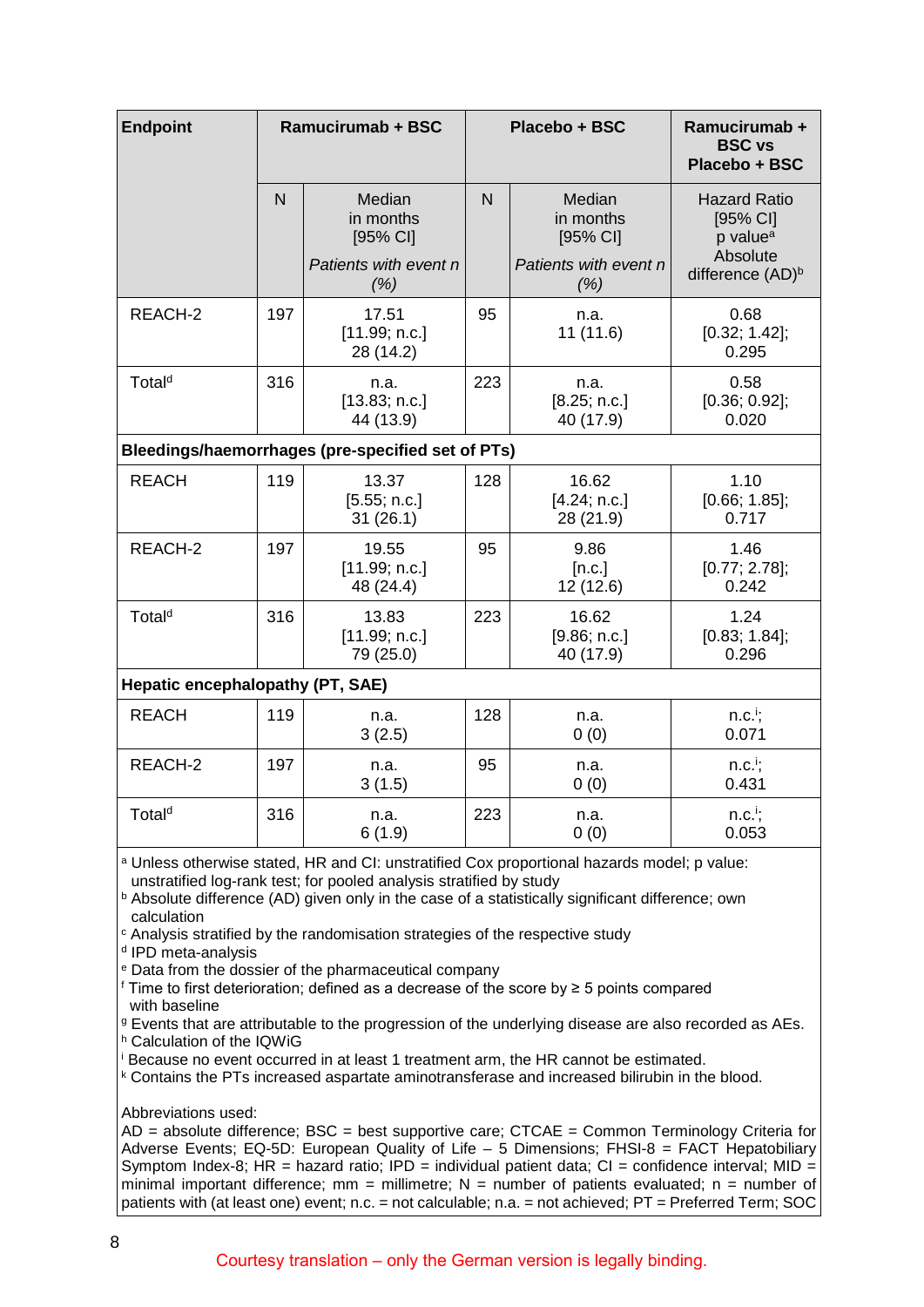= system organ class; SAE = serious adverse event; AE: adverse event; VAS = visual analogue scale; vs = versus

### **Summary of results for relevant clinical endpoints**

| <b>Endpoint category</b>             | Direction of effect/ | <b>Summary</b>                                            |
|--------------------------------------|----------------------|-----------------------------------------------------------|
|                                      | <b>Risk of bias</b>  |                                                           |
| Mortality                            | ተ ተ                  | Advantage in overall survival                             |
| Morbidity                            |                      | Advantage in symptomatology                               |
| Health-related<br>quality<br>of life | Ø                    | no data available                                         |
| Side effects                         | $\leftrightarrow$    | differences relevant for the benefit<br>No.<br>assessment |
|                                      |                      |                                                           |

Explanations:

↑, ↓: statistically significant and relevant positive or negative effect with high or unclear risk of bias

↑↑, ↓↓: statistically significant and relevant positive or negative effect with low risk of bias

↔: no relevant difference

∅: no data available

n.a.: not assessable

### **2. Number of patients or demarcation of patient groups eligible for treatment**

Adult patients with advanced or unresectable hepatocellular carcinoma without curative therapy intent and for whom locoregional therapy is not an option who have a serum alpha fetoprotein (AFP) of ≥ 400 ng/ml and who have been previously treated with sorafenib.

approx. 500 to 2,200 patients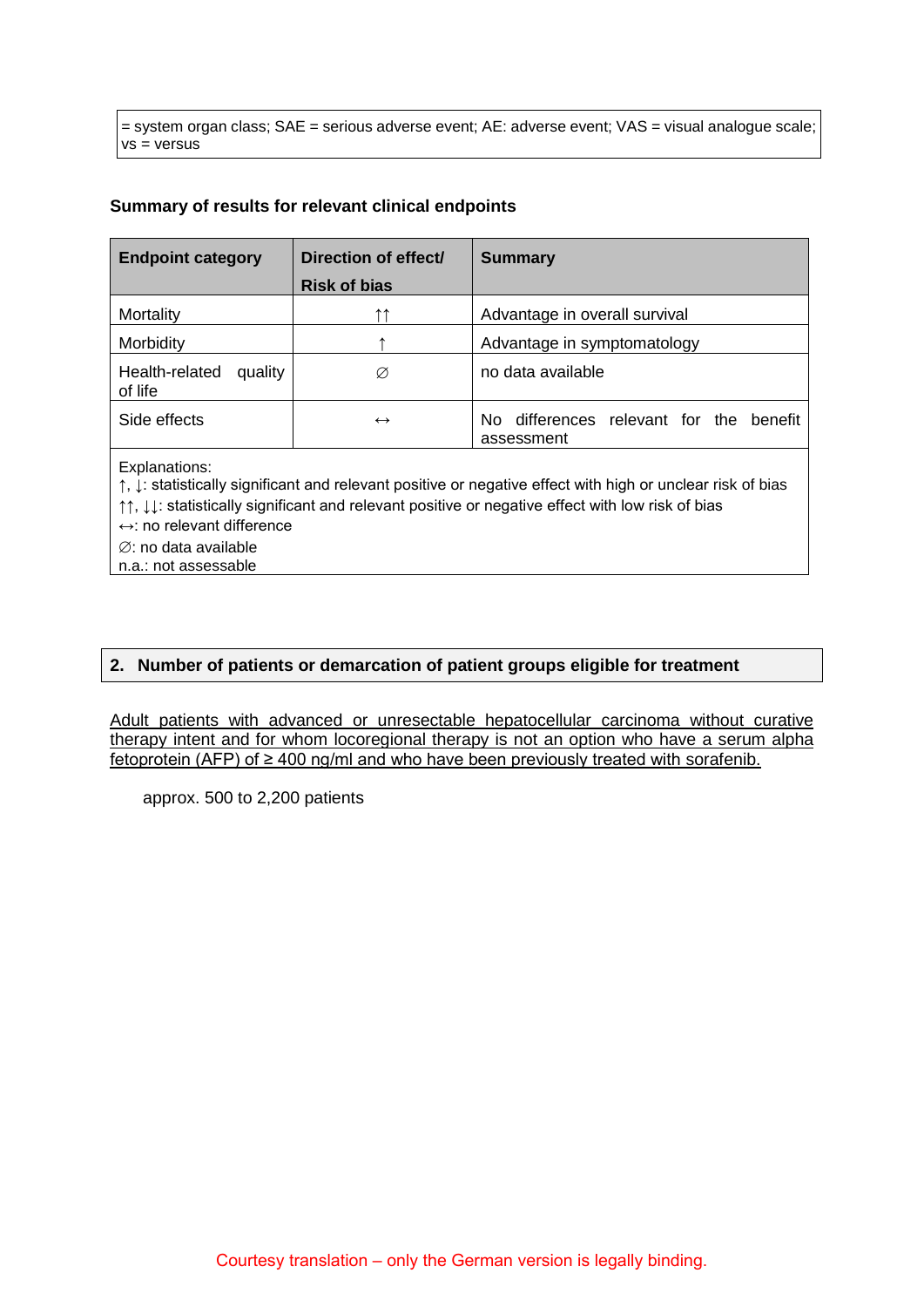### **3. Requirements for a quality-assured application**

The requirements in the product information are to be taken into account. The European Medicines Agency (EMA) provides the contents of the product information (summary of product characteristics, SmPC) for Cyramza® (active ingredient: ramucirumab) at the following publicly accessible link (last access: 28 October 2019):

[https://www.ema.europa.eu/en/documents/product-information/cyramza-epar-product](https://www.ema.europa.eu/en/documents/product-information/cyramza-epar-product-information_de.pdf)[information\\_de.pdf](https://www.ema.europa.eu/en/documents/product-information/cyramza-epar-product-information_de.pdf)

Treatment with ramucirumab should only be initiated and monitored by specialists in internal medicine, haematology, and oncology, specialists in gastroenterology, and specialists participating in the Oncology Agreement who are experienced in the treatment of patients with hepatocellular carcinoma.

The study only included patients who had a Child-Pugh stage A disease.

### **4. Treatment costs**

### **Annual treatment costs:**

Adult patients with advanced or unresectable hepatocellular carcinoma without curative therapy intent and for whom locoregional therapy is not an option who have a serum alpha fetoprotein (AFP) of ≥ 400 ng/ml and who have been previously treated with sorafenib.

| Designation of the therapy          | Annual treatment costs/patient        |  |  |  |  |
|-------------------------------------|---------------------------------------|--|--|--|--|
| Medicinal product to be assessed:   |                                       |  |  |  |  |
| Ramucirumab                         | €74,410.58                            |  |  |  |  |
| + best supportive care <sup>2</sup> | different for each individual patient |  |  |  |  |
| Appropriate comparator therapy:     |                                       |  |  |  |  |
| Best supportive care                |                                       |  |  |  |  |
| Best supportive care                | different for each individual patient |  |  |  |  |
| Cabozantinib                        |                                       |  |  |  |  |
| Cabozantinib                        | €65,515.31                            |  |  |  |  |
| + best supportive care <sup>2</sup> | different for each individual patient |  |  |  |  |

Costs after deduction of statutory rebates (LAUER-TAXE®) as last revised: 1 February 2020

Costs for additionally required SHI services: not applicable

<span id="page-9-0"></span><sup>&</sup>lt;sup>2</sup> The costs for best supportive care are also shown here, as best supportive care also represents an independent appropriate comparator therapy.